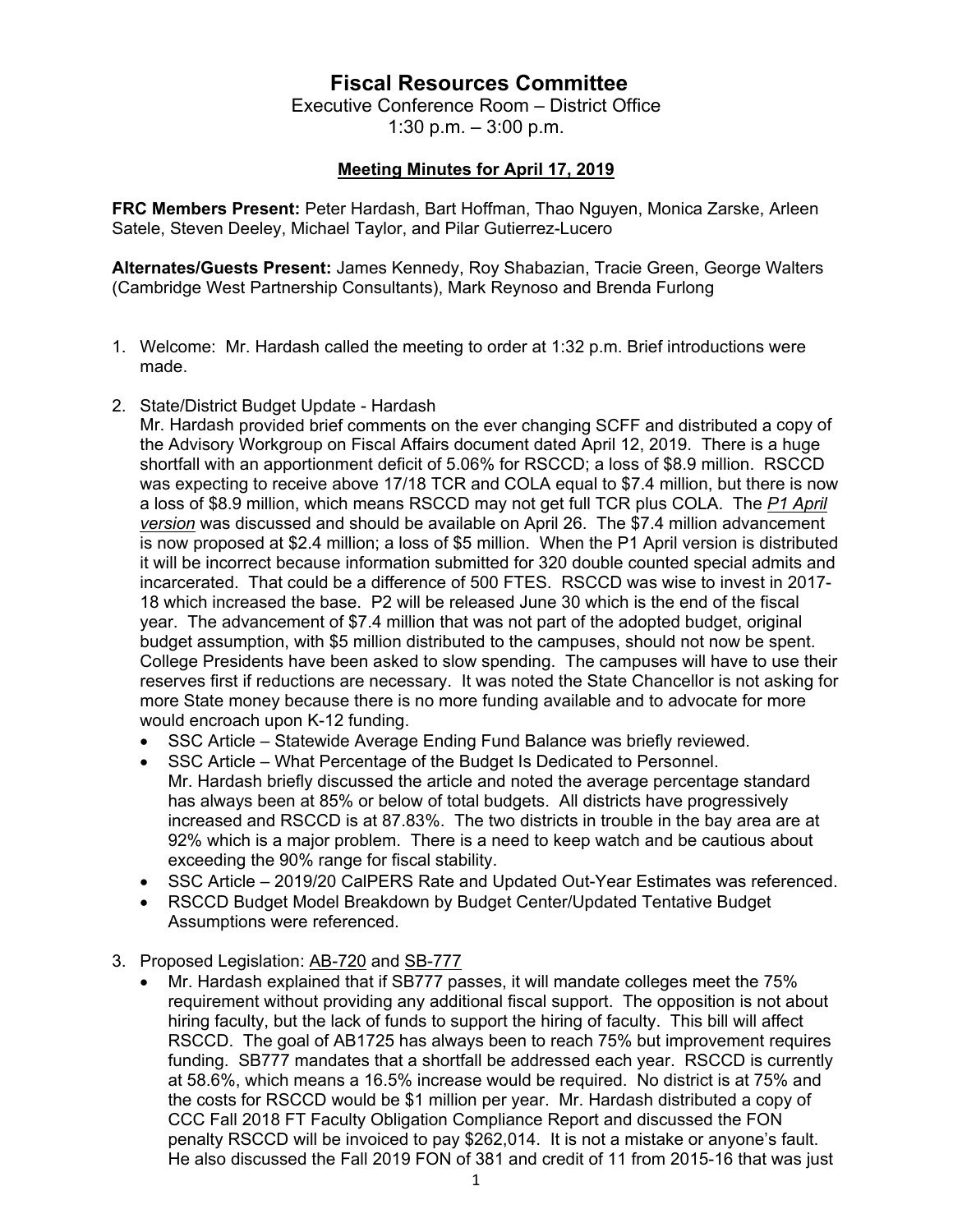added to the calculations. It takes two and a half years to get caught up. A general discussion followed about the Fall FON and summer shift data.

- The perception is that AB720 (ISAs) is fixing a problem for credit ISAs and it does not. SAC has two large academies: Sheriff's Academy and Fire Training. Those two departments generate credit FTES through positive attendance; the new model cuts these programs out and SAC has taken a reduction of \$3 million per year. Mr. Hardash has been advocating very strongly to carve out non-credit and CDCP and ISAs. Most do not understand the technical dynamics of ISAs. Most think this bills fixes that, but it does not. While some say the intent is to include positive attendance, it doesn't say it and the language may be interpreted differently. RSCCD opposes this bill unless amended. Dr. Kennedy discussed guidance received from the State Chancellor's Office strongly opposing the ISAs for the academies (fire and safety). Without the funding, the colleges lose.
- 4. 50% Law Calculations

Mr. Hardash reviewed pages 10-13 of meeting packet addressing the 50% law and noted the colleges are in good shape; combined the district is at 54.62%. The campuses are the only ones that have instructional costs as part of the numerator.

- 5. Update on Creation of Irrevocable Trust for Retiree Health Benefits (OPEB) Mr. Hardash discussed and distributed a copy of the timeline for the establishment of the irrevocable trust for retiree health benefits information that will transfer approximately \$40 million from Self-Insurance fund to the OPEB. A Request for Proposal (RFP) is out and closes on April 26. Mr. Hardash will ask for volunteers to assist with the evaluation of the proposals to select the Trust company. He will also ask employee representatives to assist in the selection process.
- 6. Continued Discussion of SCFF and Review of BAM Cambridge West Partnership **Consultants**

Mr. Walters discussed the summer shift conceptually and distributed respective handouts.

 Summer Shift Comparison – using the SB361 vs. SCFF scenarios, Mr. Walters reviewed the differences. Summer shift fabricates growth to maintain base budget. The concept of base is now thrown out the window through SCFF. There are now multiple bases using the 3-year average. Everything was included in SB361, now special admit and incarcerated categories have been removed. Previously all FTES were paid 100%, now FTES are paid 1/3 in first year (it is now diluted with possibly no ability to potentially earn back the remaining 2/3). In the old model, one shifted FTES from year to year to ensure the base. That is now gone away for credit FTES. The new model has no stability, so without restoring, the other 2/3 are never recovered; it is gone. Mr. Walters reviewed examples of simulated comparisons. He focused on "actual" section knowing the numbers are now irrelevant but demonstrated the process. The exercise revealed that shifting the numbers in 2017- 18 was a very good strategy, but in future years it is not a benefit. It is best to focus on students and get schedules built. It was determined that RSCCD not borrow from summer and do what is best for students by developing the schedule for their needs and not what may be developed based on available funds. At the end of the day it is about the students. Mr. Hardash explained the importance of the discussion with the P2 report due to the State this week. SAC will continue to focus on maintaining a large college designation. The concurrence is not to borrow. P2 becomes the base for the advance apportionment for next year; which funds RSCCD from July 1 through February 28. RSCCD does not have a cash flow problem. This model will continue to change and P2 is not the end all. Even what is presented as final in July can be changed up until November 1. Dr. Kennedy shared that non-credit does not shift FTES, but last year shifted the schedule and will not be doing such this year. SAC non-credit will be lower than last year, but with stabilization, it will put them in a